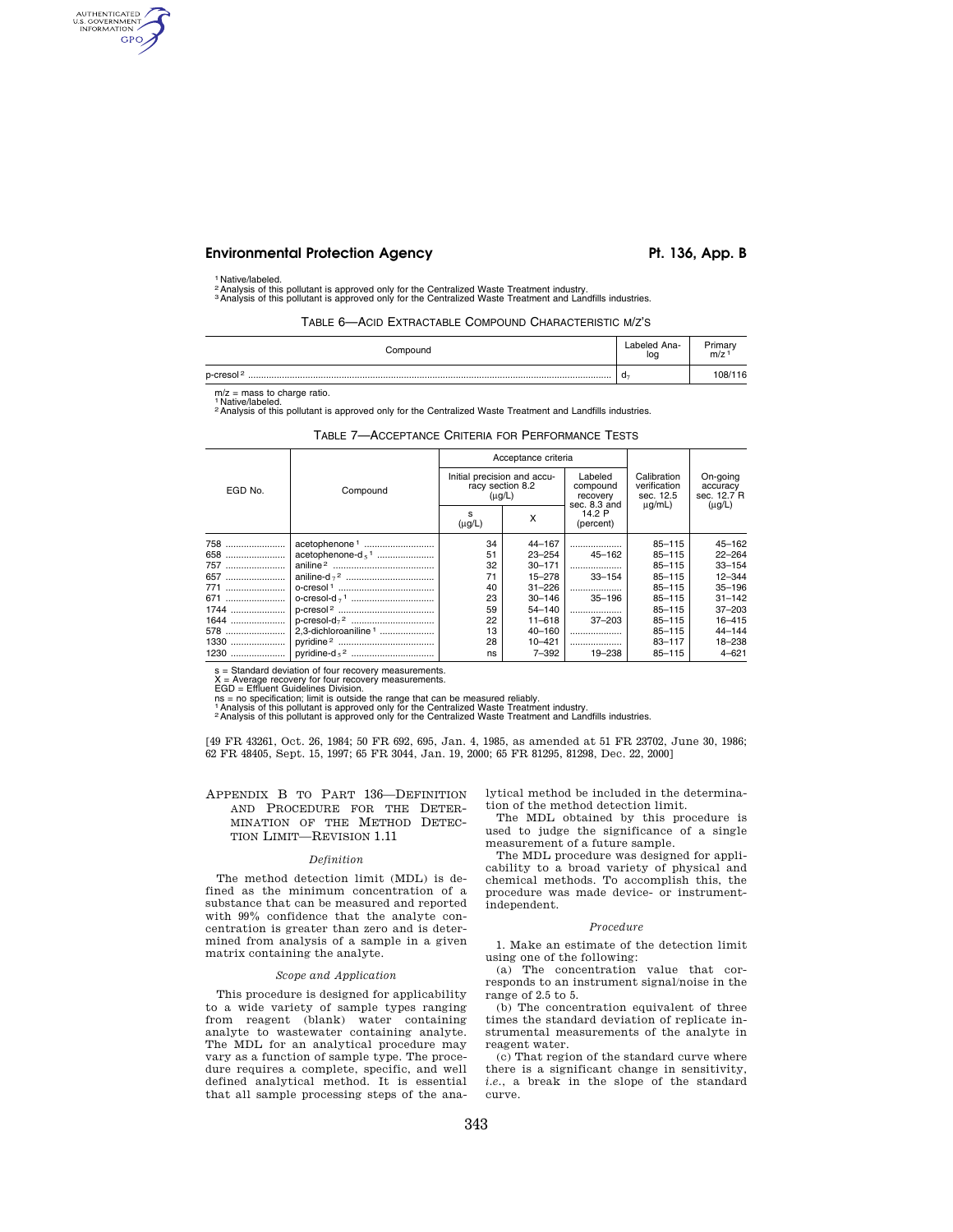(d) Instrumental limitations.

It is recognized that the experience of the analyst is important to this process. However, the analyst must include the above considerations in the initial estimate of the detection limit.

2. Prepare reagent (blank) water that is as free of analyte as possible. Reagent or interference free water is defined as a water sample in which analyte and interferent concentrations are not detected at the method detection limit of each analyte of interest. Interferences are defined as systematic errors in the measured analytical signal of an established procedure caused by the presence of interfering species (interferent). The interferent concentration is presupposed to be normally distributed in representative samples of a given matrix.

3. (a) If the MDL is to be determined in reagent (blank) water, prepare a laboratory standard (analyte in reagent water) at a concentration which is at least equal to or in the same concentration range as the estimated method detection limit. (Recommend between 1 and 5 times the estimated method detection limit.) Proceed to Step 4.

(b) If the MDL is to be determined in another sample matrix, analyze the sample. If the measured level of the analyte is in the recommended range of one to five times the estimated detection limit, proceed to Step 4.

If the measured level of analyte is less than the estimated detection limit, add a known amount of analyte to bring the level of analyte between one and five times the estimated detection limit.

If the measured level of analyte is greater than five times the estimated detection limit, there are two options.

(1) Obtain another sample with a lower level of analyte in the same matrix if possible.

(2) The sample may be used as is for determining the method detection limit if the analyte level does not exceed 10 times the MDL of the analyte in reagent water. The variance of the analytical method changes as the analyte concentration increases from the MDL, hence the MDL determined under

**Pt. 136, App. B 40 CFR Ch. I (7–1–10 Edition)** 

these circumstances may not truly reflect method variance at lower analyte concentrations.

4. (a) Take a minimum of seven aliquots of the sample to be used to calculate the method detection limit and process each through the entire analytical method. Make all computations according to the defined method with final results in the method reporting units. If a blank measurement is required to calculate the measured level of analyte, obtain a separate blank measurement for each sample aliquot analyzed. The average blank measurement is subtracted from the respective sample measurements.

(b) It may be economically and technically desirable to evaluate the estimated method detection limit before proceeding with 4a. This will: (1) Prevent repeating this entire procedure when the costs of analyses are high and (2) insure that the procedure is being conducted at the correct concentration. It is quite possible that an inflated MDL will be calculated from data obtained at many times the real MDL even though the level of analyte is less than five times the calculated method detection limit. To insure that the estimate of the method detection limit is a good estimate, it is necessary to determine that a lower concentration of analyte will not result in a significantly lower method detection limit. Take two aliquots of the sample to be used to calculate the method detection limit and process each through the entire method, including blank measurements as described above in 4a. Evaluate these data:

(1) If these measurements indicate the sample is in desirable range for determination of the MDL, take five additional aliquots and proceed. Use all seven measurements for calculation of the MDL.

(2) If these measurements indicate the sample is not in correct range, reestimate the MDL, obtain new sample as in 3 and repeat either 4a or 4b.

5. Calculate the variance (S<sup>2</sup>) and standard deviation (S) of the replicate measurements, as follows:



where:  $X_i$ ; i=1 to n, are the analytical results in the final method reporting units obtained from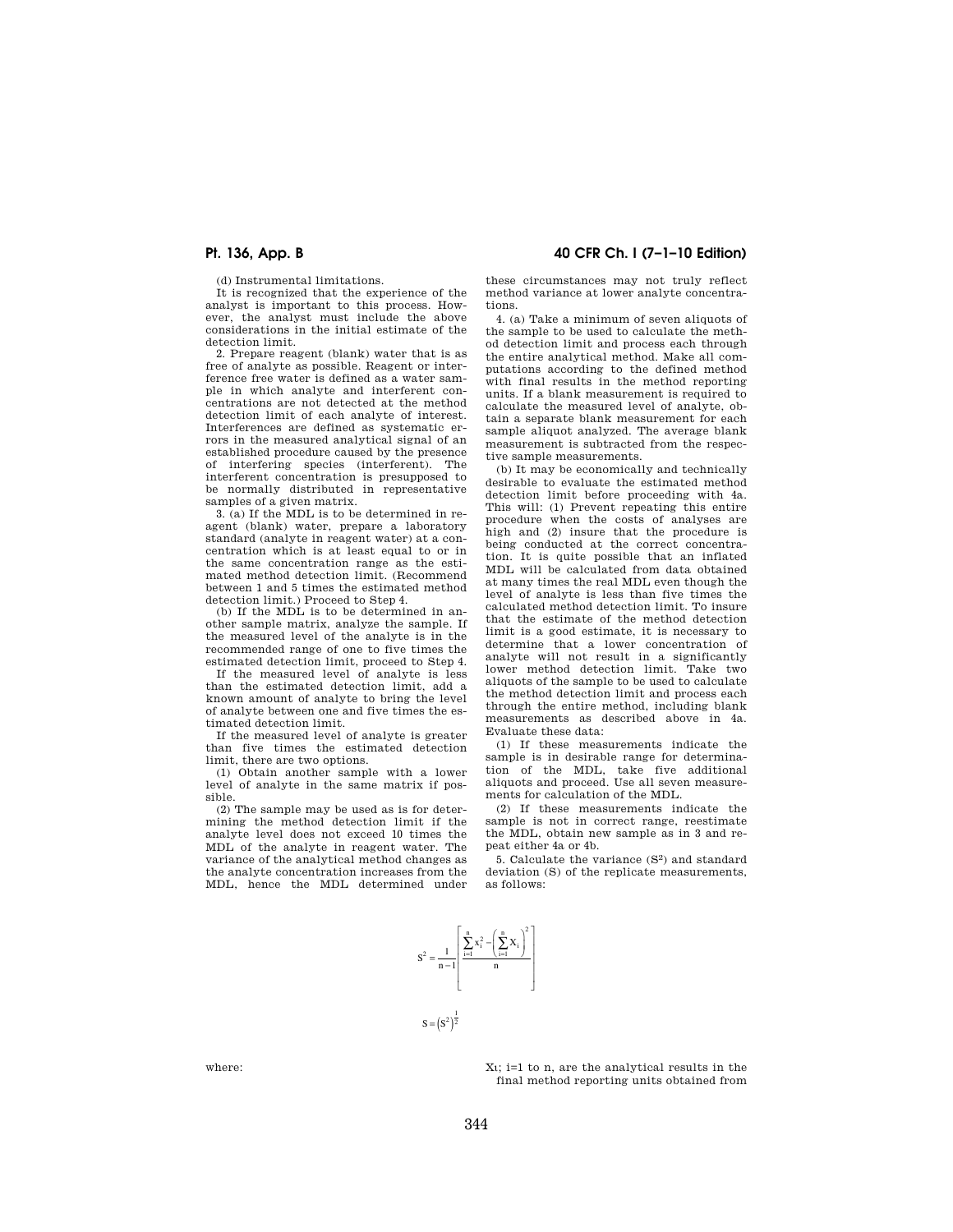# **Environmental Protection Agency**  Pt. 136, App. B

the n sample aliquots and  $\Sigma$  refers to the sum of the X values from i=l to n. 6. (a) Compute the MDL as follows:

$$
MDL = T_{(n-1,1-\alpha=0.99)} \quad (S)
$$

where:

- MDL = the method detection limit
- $t_{(n-1,1-\alpha=.99)}$  = the students' t value appropriate for a 99% confidence level and a standard deviation estimate with n-1 degrees of freedom. See Table.
- S = standard deviation of the replicate analyses.

(b) The 95% confidence interval estimates for the MDL derived in 6a are computed according to the following equations derived from percentiles of the chi square over degrees of freedom distribution  $(\chi^2/df)$ .

 $LCL = 0.64 MDL$ 

 $UCL = 2.20 MDL$ 

where: LCL and UCL are the lower and upper 95% confidence limits respectively based on seven aliquots.

7. Optional iterative procedure to verify the reasonableness of the estimate of the MDL and subsequent MDL determinations.

(a) If this is the initial attempt to compute MDL based on the estimate of MDL formulated in Step 1, take the MDL as calculated in Step 6, spike the matrix at this calculated MDL and proceed through the procedure starting with Step 4.

(b) If this is the second or later iteration of the MDL calculation, use  $S^2$  from the current MDL calculation and S2 from the previous MDL calculation to compute the Fratio. The F-ratio is calculated by substituting the larger S2 into the numerator  $S<sup>2</sup>A$  and the other into the denominator  $S<sup>2</sup>B$ . The computed F-ratio is then compared with the F-ratio found in the table which is 3.05 as follows: if  $S^2A/S^2B S^3.05$ , then compute the pooled standard deviation by the following equation:

$$
S_{pooled} = \left[\frac{6S_A^2 + 6S_B^2}{12}\right]^{\frac{1}{2}}
$$

if  $S^2_A/S^2_B>3.05$ , respike at the most recent calculated MDL and process the samples through the procedure starting with Step 4. If the most recent calculated MDL does not permit qualitative identification when samples are spiked at that level, report the MDL as a concentration between the current and previous MDL which permits qualitative identification.

(c) Use the  $S_{pooled}$  as calculated in 7b to compute The final MDL according to the following equation:

- MDL=2.681  $\rm{(S_{pooled})}$
- where 2.681 is equal to  $t_{(12,1-\alpha=.99)}$ .

(d) The 95% confidence limits for MDL derived in 7c are computed according to the following equations derived from precentiles of the chi squared over degrees of freedom distribution.

LCL=0.72 MDL

UCL=1.65 MDL

where LCL and UCL are the lower and upper 95% confidence limits respectively based on 14 aliquots.

TABLES OF STUDENTS' T VALUES AT THE 99 PERCENT CONFIDENCE LEVEL

| Number of replicates | Degrees<br>of free-<br>dom $(n-1)$ | $t_{cn-199}$ |  |
|----------------------|------------------------------------|--------------|--|
|                      |                                    | 3 143        |  |

## TABLES OF STUDENTS' T VALUES AT THE 99 PERCENT CONFIDENCE LEVEL—Continued

| Number of replicates | Degrees<br>of free-<br>dom $(n-1)$ | $t_{cn-199}$ |
|----------------------|------------------------------------|--------------|
| я                    |                                    | 2.998        |
| 9                    | 8                                  | 2.896        |
| 10                   | 9                                  | 2.821        |
| 11                   | 10                                 | 2.764        |
| 16                   | 15                                 | 2.602        |
|                      | 20                                 | 2.528        |
| 26                   | 25                                 | 2.485        |
| 31                   | 30                                 | 2.457        |
| 61                   | 60                                 | 2.390        |
| nn                   | 00                                 | 2.326        |

# *Reporting*

The analytical method used must be specifically identified by number or title ald the MDL for each analyte expressed in the appropriate method reporting units. If the analytical method permits options which affect the method detection limit, these conditions must be specified with the MDL value. The sample matrix used to determine the MDL must also be identified with MDL value. Report the mean analyte level with the MDL and indicate if the MDL procedure was iterated. If a laboratory standard or a sample that contained a known amount analyte was used for this determination, also report the mean recovery.